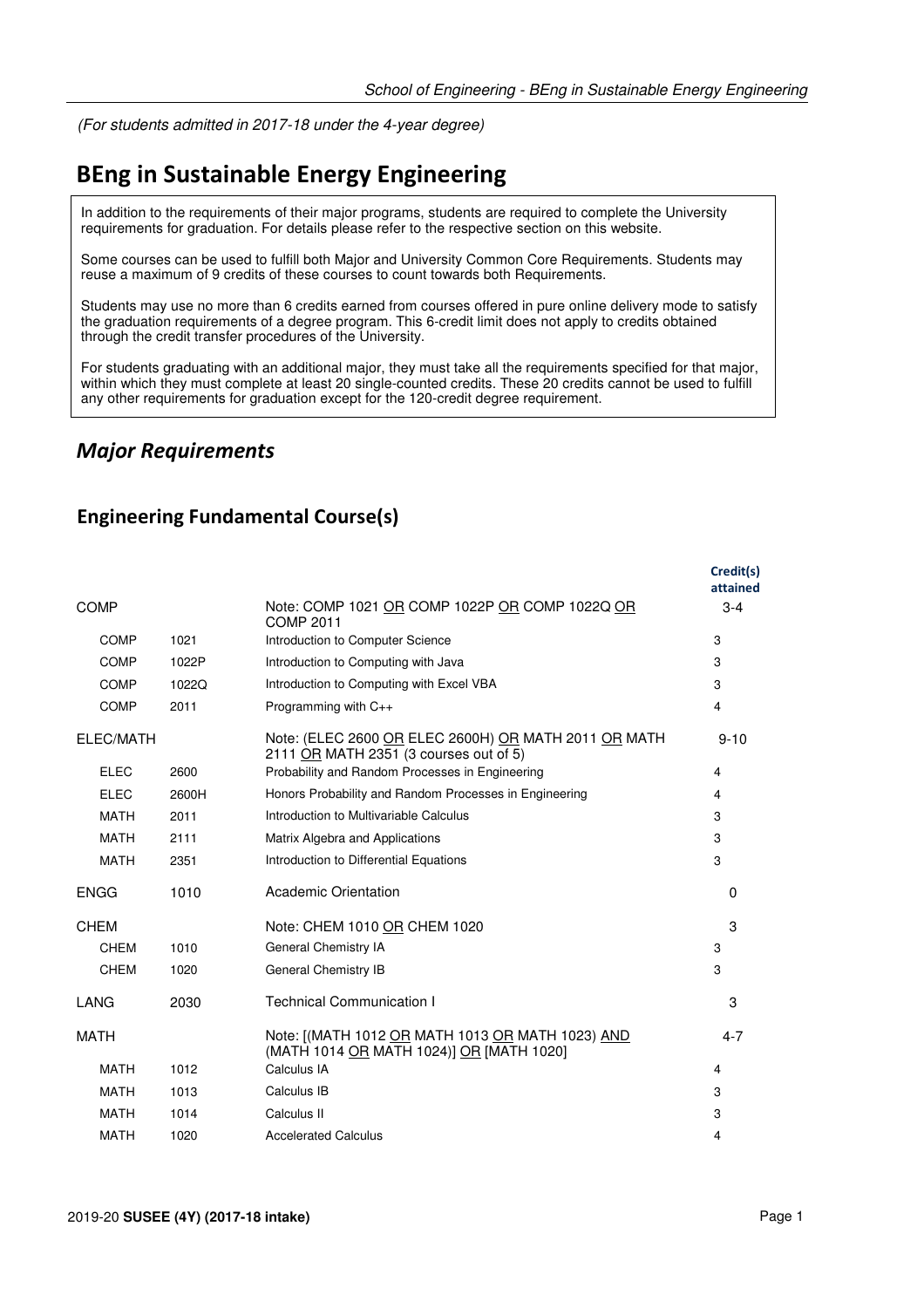|             | <b>MATH</b> | 1023 | Honors Calculus I                                                                                                                                                        | 3     |
|-------------|-------------|------|--------------------------------------------------------------------------------------------------------------------------------------------------------------------------|-------|
|             | <b>MATH</b> | 1024 | Honors Calculus II                                                                                                                                                       | 3     |
| <b>PHYS</b> |             |      | Note: PHYS 1112 OR PHYS 1312                                                                                                                                             | 3     |
|             | <b>PHYS</b> | 1112 | General Physics I with Calculus                                                                                                                                          | 3     |
|             | <b>PHYS</b> | 1312 | Honors General Physics I                                                                                                                                                 | 3     |
| <b>PHYS</b> |             |      | Note: PHYS 1114 OR PHYS 1314                                                                                                                                             | 3     |
|             | <b>PHYS</b> | 1114 | <b>General Physics II</b>                                                                                                                                                | 3     |
|             | <b>PHYS</b> | 1314 | Honors General Physics II                                                                                                                                                | 3     |
| <b>SENG</b> |             |      | Engineering Introduction course (If the students take an<br>introduction course included in their major, this course can be<br>counted towards their major requirement.) | $3-4$ |
|             | <b>CENG</b> | 1000 | Introduction to Chemical and Biological Engineering                                                                                                                      | 3     |
|             | <b>CIVL</b> | 1100 | Discovering Civil and Environmental Engineering                                                                                                                          | 3     |
|             | <b>COMP</b> | 1021 | Introduction to Computer Science                                                                                                                                         | 3     |
|             | <b>ELEC</b> | 1100 | Introduction to Electro-Robot Design                                                                                                                                     | 4     |
|             | <b>ELEC</b> | 1200 | A System View of Communications: from Signals to Packets                                                                                                                 | 4     |
|             | <b>ENGG</b> | 1100 | First Year Cornerstone Engineering Design Project Course                                                                                                                 | 3     |
|             | <b>IEDA</b> | 2010 | <b>Industrial Engineering and Decision Analytics</b>                                                                                                                     | 3     |
|             | <b>IEDA</b> | 2200 | <b>Engineering Management</b>                                                                                                                                            | 3     |
|             | <b>MECH</b> | 1901 | <b>Automotive Engineering</b>                                                                                                                                            | 3     |
|             | <b>MECH</b> | 1902 | Energy Systems in a Sustainable World                                                                                                                                    | 3     |
|             | <b>MECH</b> | 1905 | <b>Buildings for Contemporary Living</b>                                                                                                                                 | 3     |
|             | <b>MECH</b> | 1906 | Mechanical Engineering for Modern Life                                                                                                                                   | 3     |
|             |             |      |                                                                                                                                                                          |       |

## **Required Course(s)**

|                  |                                                    | attained | Credit(s) |
|------------------|----------------------------------------------------|----------|-----------|
| 2910             | Industrial Training                                | 0        |           |
| 2990             | Academic and Professional Development I            | 0        |           |
| 3110             | Materials for Energy Technologies                  | 3        |           |
| 3910             | Sustainable Energy Laboratory                      | 3        |           |
| 4920             | Final Year Design Project                          | 6        |           |
| 4990             | Academic and Professional Development II           | 0        |           |
| <b>CENG/MECH</b> | Note: CENG 2210 OR MECH 2310                       | 3        |           |
| 2210             | Chemical and Biological Engineering Thermodynamics | 3        |           |
| 2310             | Thermodynamics                                     | 3        |           |
| <b>CENG/MECH</b> | Note: CENG 2220 OR MECH 2210                       | 3        |           |
| 2220             | Process Fluid Mechanics                            | 3        |           |
| 2210             | <b>Fluid Mechanics</b>                             | 3        |           |
|                  | Note: CENG 3220 OR MECH 3310                       | 3        |           |
| 3220             | <b>Heat and Mass Transfer</b>                      | 3        |           |
| 3310             | <b>Heat Transfer</b>                               | 3        |           |
|                  |                                                    |          |           |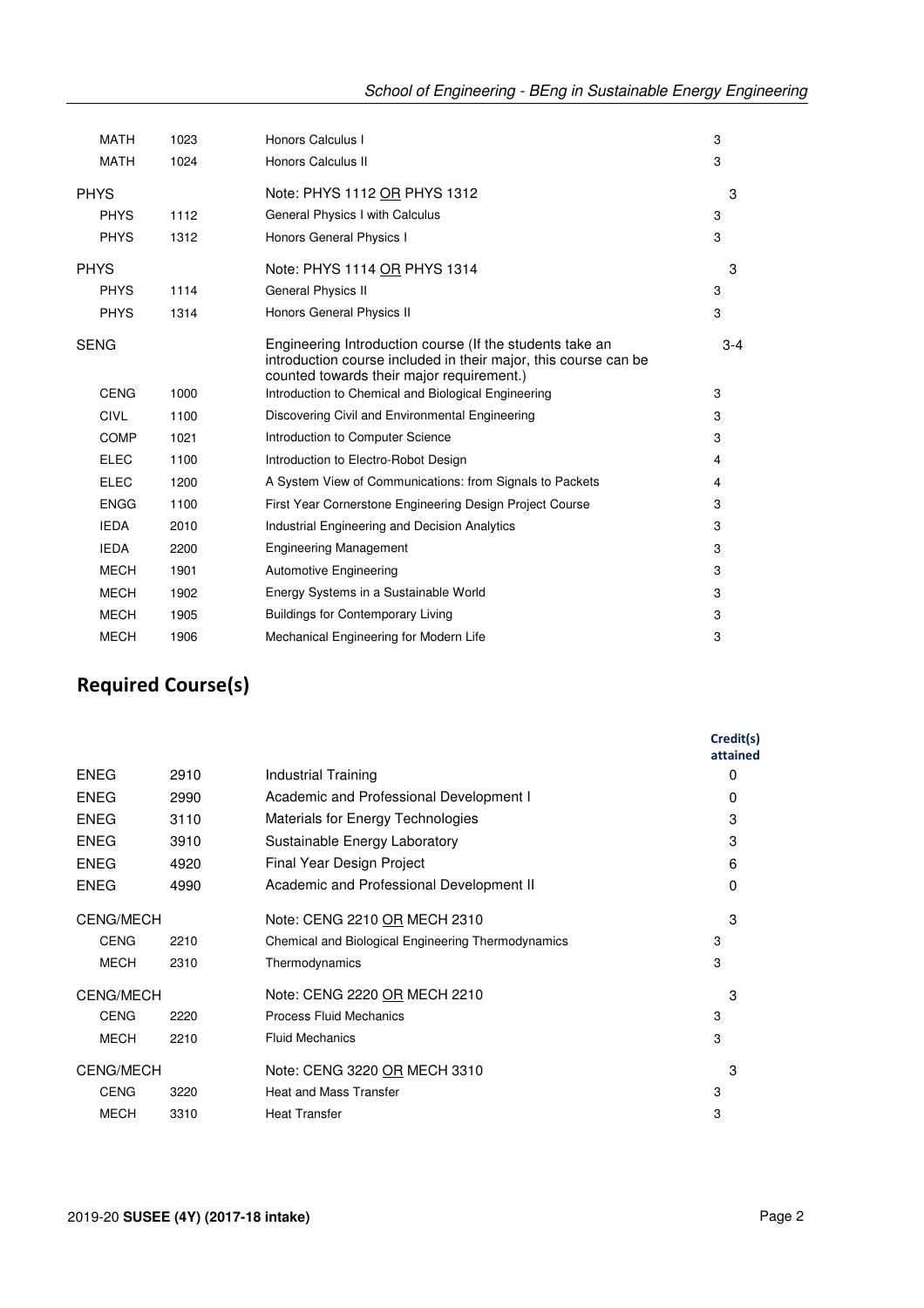| CIVL             | 2410 | Environmental Assessment and Management                               | 3 |
|------------------|------|-----------------------------------------------------------------------|---|
| <b>ELEC</b>      | 2420 | <b>Basic Electronics</b>                                              | 3 |
| <b>ENGG</b>      | 2010 | <b>Engineering Seminar Series</b>                                     | 0 |
| <b>MECH/SUST</b> |      | Note: MECH 1902 OR SUST 1000                                          | 3 |
| <b>MECH</b>      | 1902 | Energy Systems in a Sustainable World                                 | 3 |
| <b>SUST</b>      | 1000 | Introduction to Sustainability                                        | 3 |
| MECH             | 3300 | <b>Energy Conversion</b>                                              | 3 |
| MECH             | 3630 | Electrical Technology                                                 | 3 |
| LANG             | 4035 | Technical Communication II for Chemical and Biological<br>Engineering | 3 |
| <b>PPOL</b>      | 3210 | <b>Energy Policy</b>                                                  | 3 |

## **Elective(s)**

|                           |                                 |                                                                                                                                              | <b>Minimum</b><br>credit(s)<br>required |
|---------------------------|---------------------------------|----------------------------------------------------------------------------------------------------------------------------------------------|-----------------------------------------|
| <b>SENG</b>               |                                 | Area Electives (6 courses from the specified elective list, of<br>which at least 1 course should be taken from each area except<br>Research) | 18                                      |
| <b>Energy Generation</b>  |                                 |                                                                                                                                              |                                         |
| <b>ENEG</b>               | 4110**                          | Wind and Wave Power                                                                                                                          | 3                                       |
| <b>ENEG</b>               | 4120**                          | <b>Heat and Power Generation</b>                                                                                                             | 3                                       |
| <b>ELEC</b>               | 4530                            | Fundamentals of Photovoltaic and Renewable Energy                                                                                            | 3                                       |
| <b>MECH</b>               | 3902**                          | Solar Thermal Energy Technology                                                                                                              | 3                                       |
|                           | Energy Storage and Distribution |                                                                                                                                              |                                         |
| <b>ENEG</b>               | 4310**                          | <b>Smart Energy Systems</b>                                                                                                                  | 3                                       |
| <b>ENEG</b>               | 4320                            | <b>Energy Storage Technology</b>                                                                                                             | 3                                       |
| <b>Energy Utilization</b> |                                 |                                                                                                                                              |                                         |
| <b>ENEG</b>               | 4210**                          | Optimiztion of Energy Systems                                                                                                                | 3                                       |
| <b>CENG</b>               | 4140                            | Energy Resources, Conversions and Technologies                                                                                               | 3                                       |
| <b>MECH</b>               | 4340                            | Air Conditioning Systems                                                                                                                     | 3                                       |
| <b>MECH</b>               | 4360                            | Introduction to Intelligent Building Systems                                                                                                 | 3                                       |
| Research                  |                                 |                                                                                                                                              |                                         |
| <b>ENEG</b>               | 4980                            | <b>Investigation Project</b>                                                                                                                 | 3                                       |
| Sustainability            |                                 |                                                                                                                                              |                                         |
| <b>CIVL</b>               | 4450                            | Carbon Footprint Analysis and Reduction                                                                                                      | 3                                       |
| <b>ENVR</b>               | 3410                            | Economics for Environmental Policy and Management                                                                                            | 3                                       |
|                           |                                 |                                                                                                                                              |                                         |